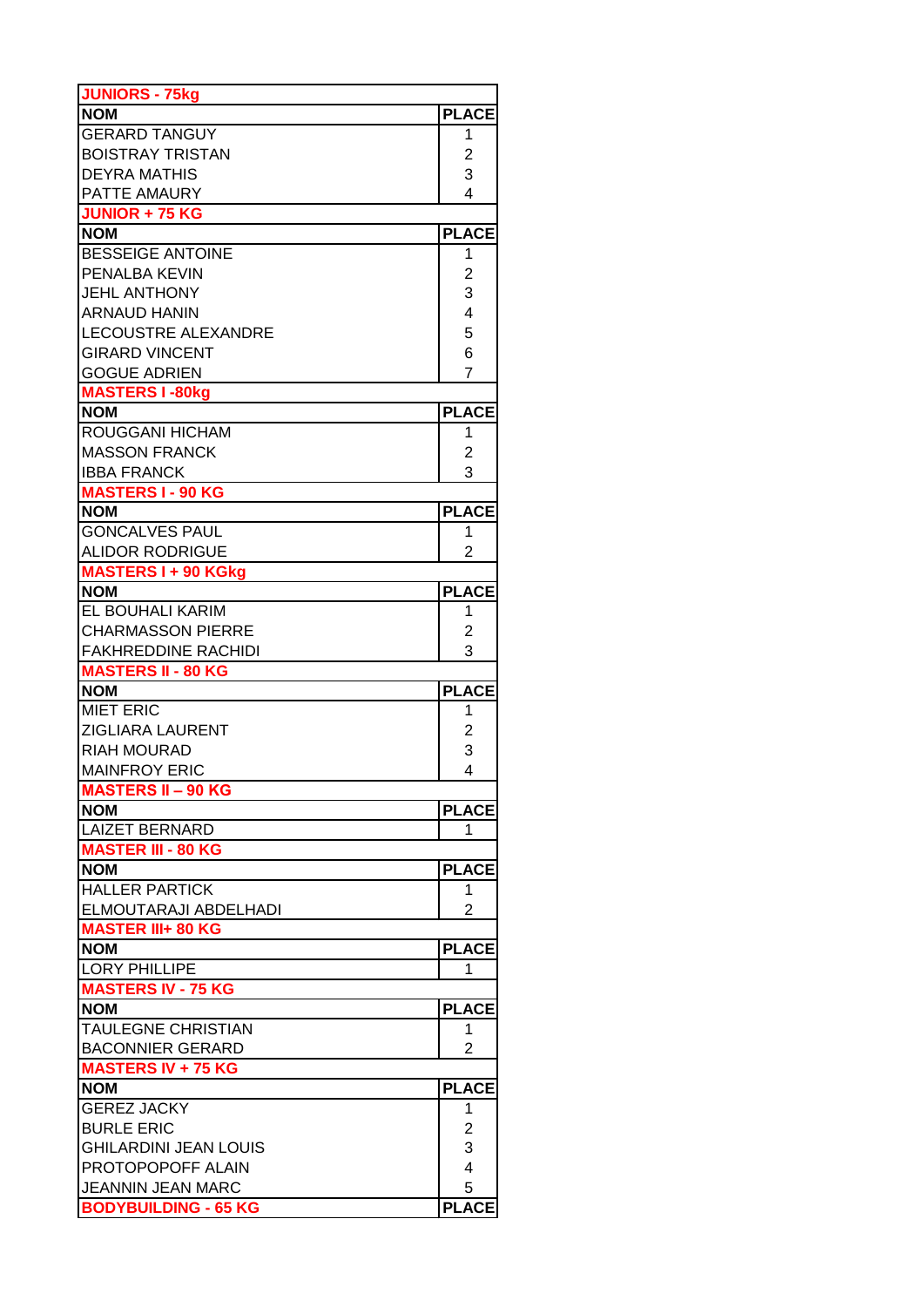| <b>MORAND STEPHANE</b>                               | 1                       |
|------------------------------------------------------|-------------------------|
| <b>BODYBUILDING - 70 KG</b>                          |                         |
| <b>NOM</b>                                           | <b>PLACE</b>            |
| <b>CHOLLET FLORIAN</b>                               | 1                       |
| <b>ROUJAS FREDERIC</b>                               | $\overline{\mathbf{c}}$ |
| <b>VERAN FABIEN</b>                                  | 3                       |
| <b>BODYBUILDING - 75 KG</b>                          |                         |
| <b>NOM</b>                                           | <b>PLACE</b>            |
| <b>CHANCHEVRIER CHRISTOPHER</b>                      | 1                       |
| <b>GOLDA GAEL</b>                                    | $\mathbf 2$             |
| <b>BECKER CHRISTOPHE</b>                             | 3                       |
| <b>DOUSPIS FABIEN</b>                                | 4                       |
| <b>GRIGORIAN ALEXANDRE</b>                           | 5                       |
| <b>BODYBUILDING - 80 KG</b>                          |                         |
| <b>NOM</b>                                           | <b>PLACE</b>            |
| <b>DELOBEL ALEXIS</b>                                | 1                       |
| <b>LEROY GAETAN</b>                                  | $\overline{2}$          |
| <b>STEPIEN PASCAL</b>                                | 3                       |
| <b>LENORMAND NICOLAS</b>                             | 4                       |
| <b>APROZE VALENTIN</b>                               | 5                       |
| <b>VUILLET ROMAIN</b>                                | 6                       |
| <b>CANCIANI DENIS</b>                                | $\overline{7}$          |
| <b>SFER JONATHAN</b>                                 | 8                       |
| RIBIERO LOBO NICOLAS                                 | 9                       |
| SAINT JOANIS OLIVIER                                 | 10                      |
| <b>BODYBUILDING - 85 KG</b>                          |                         |
| <b>NOM</b>                                           | <b>PLACE</b>            |
| EL MECHTALI MUSSTAPHA                                | 1                       |
| <b>SEGUY FLORENT</b>                                 | 2                       |
| PIPITONE VICENZO                                     | 3                       |
| <b>LESPERANT LESTER</b>                              | 4                       |
| <b>BORDAGI REMI</b>                                  | 5                       |
| <b>RAUD MICKAEL</b>                                  | 6                       |
| <b>BRUNNEAU GUILLAUME</b>                            | $\overline{7}$          |
| <b>BODYBUILDING - 90 KG</b><br><b>NOM</b>            | <b>PLACE</b>            |
| <b>MATHLOUTHI SALIM</b>                              |                         |
|                                                      | 1                       |
| <b>CABRITA MICKAEL</b><br>EUGENE L'EXACT JEAN MICHEL | 2<br>3                  |
|                                                      | 4                       |
| <b>HOSTIN JAMES</b><br><b>AUSSEL GAUTHIER</b>        | 5                       |
| <b>MAHON SEBASTIEN</b>                               | 6                       |
| MONTEBELLO JONATHAN                                  | $\overline{7}$          |
| RAVANELLO GIULIANO                                   | 8                       |
| <b>BODYBUILDING - 95 KG</b>                          |                         |
| <b>NOM</b>                                           | <b>PLACE</b>            |
| <b>SAINT JOANIS GUILLAUME</b>                        | 1                       |
| <b>MORELLON SONNY</b>                                | 2                       |
| ROCHE SEBASTIEN                                      | 3                       |
| <b>DESSOGNE REMY</b>                                 | 4                       |
| <b>CAUDRON CEDRIC</b>                                | 5                       |
| <b>MAGAND GREGORY</b>                                | 6                       |
| <b>DOMINATI VINCENT</b>                              | $\overline{7}$          |
| <b>HOFFMANN CHARLES</b>                              | 8                       |
| <b>BODYBUILDING - 100 KG</b>                         |                         |
| <b>NOM</b>                                           | <b>PLACE</b>            |
| <b>TORTES TEDDY</b>                                  | 1                       |
|                                                      |                         |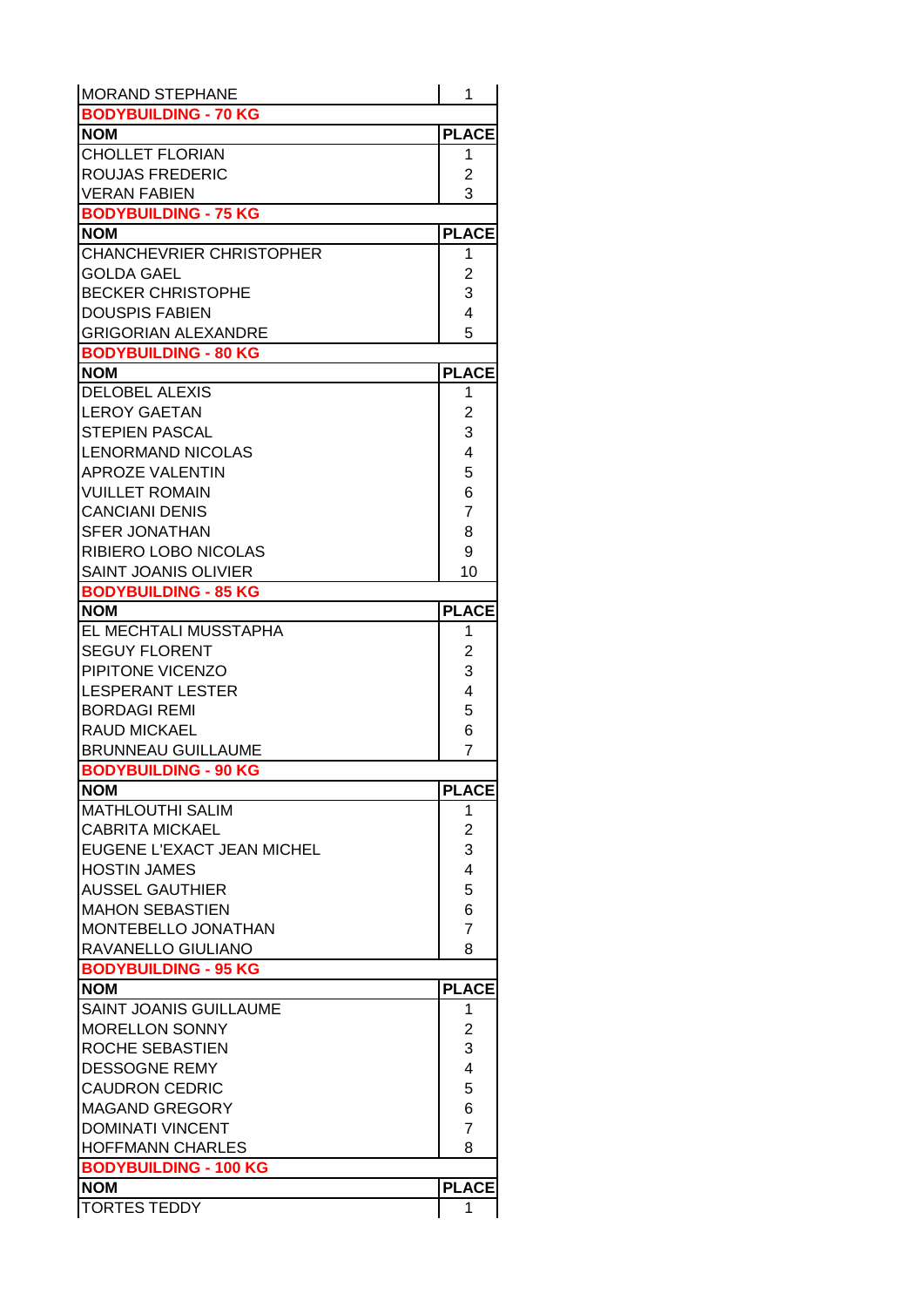| <b>NOM</b>                                     | <b>PLACE</b>   |
|------------------------------------------------|----------------|
| <b>FERRER DOMINIQUE</b>                        | 1.             |
| PATTERSON JOHN                                 | 2              |
| <b>WOME'N PHYSIC - 163</b>                     |                |
| <b>NOM</b>                                     | <b>PLACE</b>   |
| <b>CHIAVUZZO NOELLE</b>                        | 1              |
| RAHAL PAMELA                                   | $\overline{2}$ |
| MICHELET CHRISTELLE                            | 3              |
| <b>JUNIOR MEN'S CLASSIC</b>                    |                |
| <b>NOM</b>                                     | <b>PLACE</b>   |
| PECHEUX THIBAUT                                | 1              |
| <b>GUYOMAR ROMAIN</b>                          | 2              |
| <b>BABOIS DYLAN</b>                            | 3              |
| <b>MOUGEOLLE PIERRE</b>                        | 4              |
| <b>REMY ABEL</b>                               | 5              |
| <b>MASTER MEN'S CLASSIC (40-44 ans)</b>        |                |
| <b>NOM</b>                                     | <b>PLACE</b>   |
| <b>BRAUD EMMANUEL</b>                          | 1              |
| <b>PASTRE GREGORY</b>                          | 2              |
| <b>MOUTARDE CEDRIC</b>                         | 3              |
| <b>MASTER MEN'S CLASSIC (45 - 49 ANS)</b>      |                |
| <b>NOM</b>                                     | <b>PLACE</b>   |
| <b>CHRETIEN FREDERIC</b>                       | 1              |
| <b>MASTER MEN'S CLASSIC +50 ANS</b>            |                |
| <b>NOM</b>                                     | <b>PLACE</b>   |
| <b>MUZY ALAIN</b>                              | 1              |
| <b>MEN'S CLASSIC - 168</b>                     |                |
| <b>NOM</b>                                     | <b>PLACE</b>   |
| <b>PAYAN MIGUEL</b>                            | 1              |
| ERBETTA LUCA                                   | 2              |
| <b>MEN'S CLASSIC - 171</b>                     |                |
| <b>NOM</b>                                     | <b>PLACE</b>   |
| CAPPELLAZZO JEROME                             | 1              |
| <b>JOLLAIN DIDIER</b>                          | $\overline{2}$ |
| <b>MEN'S CLASSIC - 175</b>                     |                |
|                                                |                |
|                                                |                |
| <b>NOM</b>                                     | <b>PLACE</b>   |
| <b>VARALDI DAMIEN</b>                          | 1              |
| <b>CAVALLARO ADRIEN</b>                        | $\overline{2}$ |
| <b>ATTARD ADRIEN</b>                           | 3              |
| <b>JOURNEE JULIEN</b>                          | 4              |
| <b>ALVAREZ FABIEN</b>                          | 5              |
| <b>LEBRET MATHIEU</b>                          | 6              |
| <b>USCLAT AURELIEN</b>                         | $\overline{7}$ |
| <b>MEN'S CLASSIC - 180</b>                     |                |
| <b>NOM</b>                                     | <b>PLACE</b>   |
| RAVANELLI VINCENT                              | 1              |
| <b>OURMIAH DAVID</b>                           | 2              |
| <b>CHAMBEFORT SEBASTIEN</b>                    | 3              |
| <b>JASWINDER GURU</b>                          | 4              |
| <b>DRAME YACOUBA</b>                           | 5              |
| <b>GUILLOU BERTRAND</b>                        | 6              |
| PIGURY JESSY                                   | $\overline{7}$ |
| <b>HERTWEG JOEL</b>                            | 8              |
| <b>FAURE KARL</b>                              | 9              |
| <b>LESCURE GUILLAUME</b><br><b>ARON SAMUEL</b> | 10<br>11       |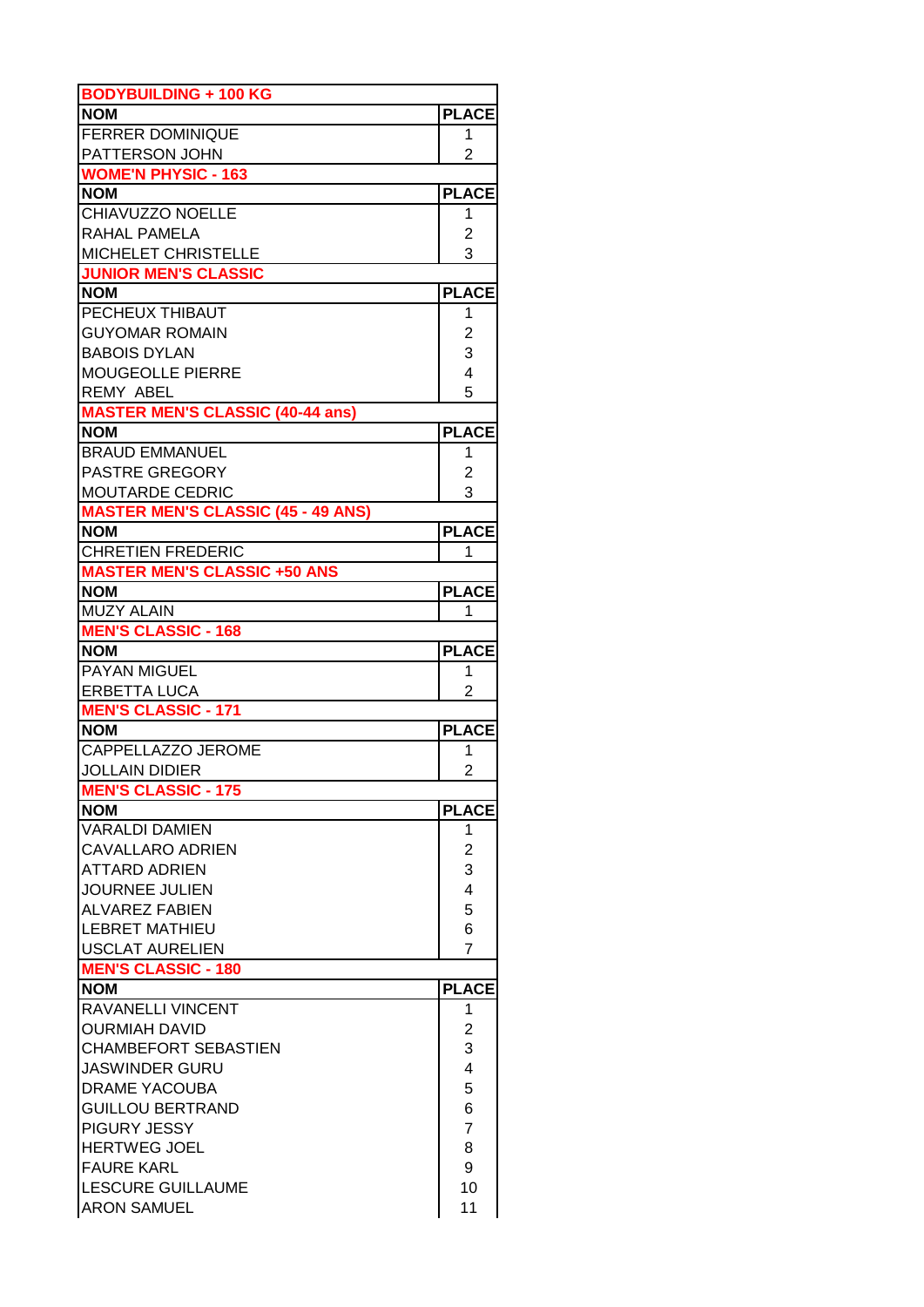|                                                     | 12                      |
|-----------------------------------------------------|-------------------------|
| <b>MIRACULEUX MAX</b>                               | 13                      |
| <b>HOAREAU DIDIER</b>                               | 14                      |
| <b>DENYS DARIO</b>                                  | 15                      |
| KAISER STEPHANE                                     | 16                      |
| <b>MEN'S CLASSIC + 180</b>                          |                         |
| <b>NOM</b>                                          | <b>PLACE</b>            |
| PELFRESNE MAXIME                                    | 1                       |
| <b>VIGNON BRUNO</b>                                 | 2                       |
| <b>BONTEMPS BAPTISTE</b>                            | 3                       |
| <b>CHERIFI HAFID</b>                                | 4                       |
| <b>BUTTIGIEG ALEXANDRE</b>                          | 5                       |
| <b>TOURNAY SYLVAIN</b>                              | 6                       |
| <b>FURGEROL JEREMY</b>                              | $\overline{7}$          |
| <b>ASSOUS EROLL</b>                                 | 8                       |
| <b>BIKINI MASTER (35-39 ANS) -163</b>               |                         |
| <b>NOM</b>                                          | <b>PLACE</b>            |
| <b>TURQUAND AUDREY</b>                              | 1                       |
| <b>BIKINI MASTER (35-39 ANS) +163</b>               |                         |
| <b>NOM</b>                                          | <b>PLACE</b>            |
| <b>OUDIA YAMINA</b>                                 | 1                       |
| JOURDAIN CELINE                                     | 2                       |
| <b>SBARAZZI CHRISTELLE</b>                          | 3                       |
| <b>ANDRADE CELINE</b>                               | 4                       |
| <b>BIKINI MASTER (40-44 ANS)</b>                    |                         |
| <b>NOM</b>                                          | <b>PLACE</b>            |
| <b>POTTIER GERALDINE</b>                            | 1                       |
| <b>PICARD MARJORIE</b>                              | 2                       |
| <b>MALIE LUDIVINE</b>                               | 3                       |
| <b>WAGNIER SONIA</b>                                | 4                       |
| ARONSSOHN DIT DE SAINT ANDRE HELENE                 | 5                       |
|                                                     |                         |
| BIKINI MASTER ≥ 45 ANS                              |                         |
| <b>NOM</b>                                          | <b>PLACE</b>            |
| <b>CAMARA FABIENNE</b>                              | 1                       |
| <b>MIFSUD PATRICIA</b>                              | $\overline{2}$          |
| <b>DELL OGLIO GRAZIA</b>                            | 3                       |
| <b>LECLERCQ VALERIE</b>                             | 4                       |
| <b>GRIVELL MARIE-HELENE</b>                         | 5                       |
| <b>GUIGNARD KARINE</b>                              | 6                       |
| <b>BIKINI JUNIOR -160</b>                           |                         |
| <b>NOM</b>                                          | <b>PLACE</b>            |
| <b>EZANNO ILONA</b>                                 | 1                       |
| <b>TAULEGNE ALYSON</b>                              | $\overline{c}$          |
| <b>LAFFONT EVA</b>                                  | 3                       |
| ZHAROVA KATERYNA                                    | 4                       |
| <b>VALETTE ELSA</b>                                 | 5                       |
| SILBERMANN MELISSANDE                               | 6                       |
| <b>BIKINI JUNIOR -166</b>                           |                         |
| <b>NOM</b>                                          | <b>PLACE</b>            |
| PEREIRA EMMY                                        | 1                       |
| <b>MEDJADJ LEA</b>                                  | $\overline{\mathbf{c}}$ |
| <b>FAVRE MELANIE</b>                                | 3                       |
| <b>MASTIO ANGELIQUE</b>                             | 4                       |
| <b>NEVEU ORNELLA</b>                                | 5                       |
| <b>FOUCAUD OPHELIE</b>                              | 6                       |
| <b>BOUCLANS JEANNE</b><br><b>BIKINI JUNIOR +166</b> | $\overline{7}$          |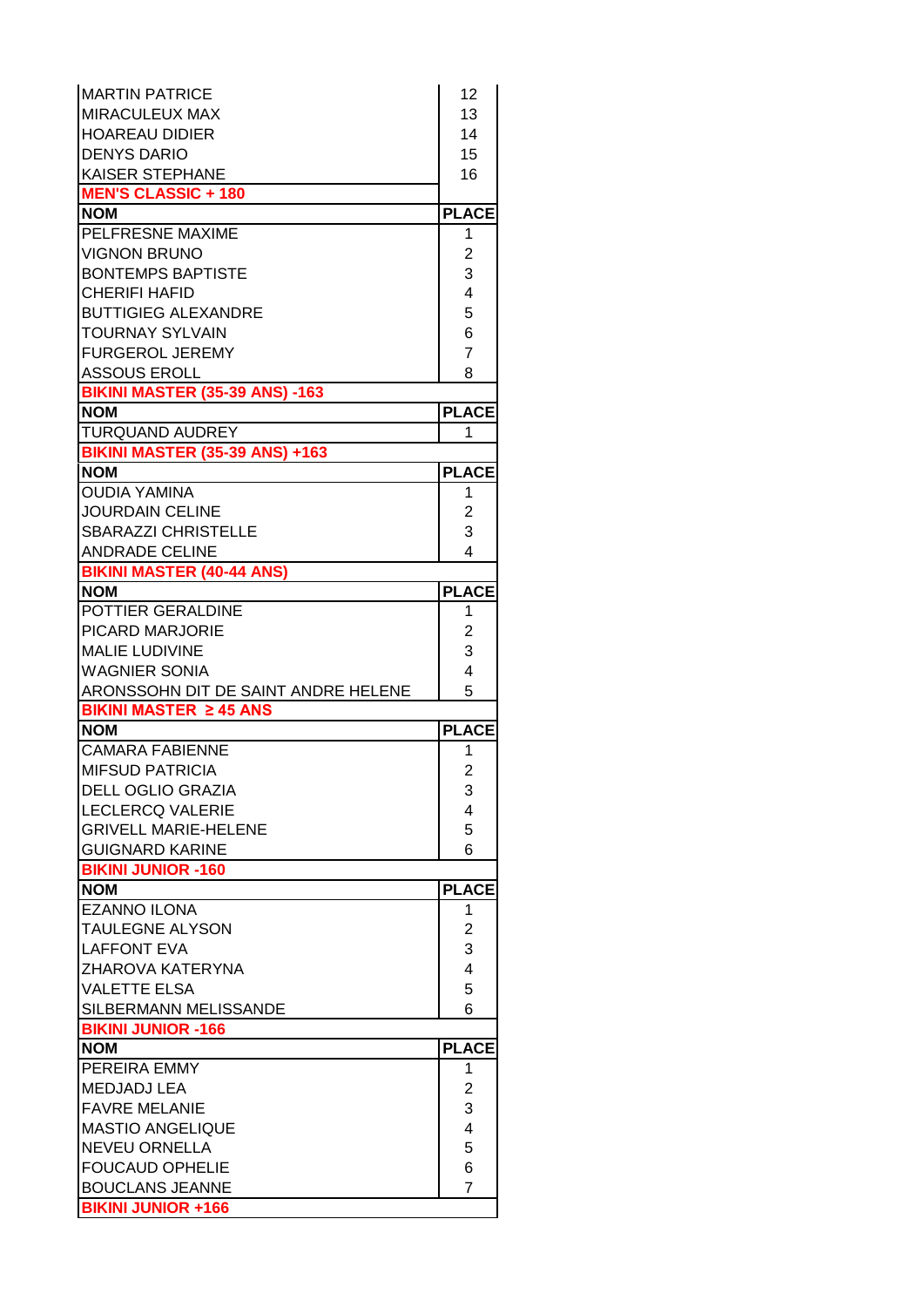| <b>NOM</b>                                     | <b>PLACE</b>        |
|------------------------------------------------|---------------------|
| <b>MIRAGLIO MALLAURY</b>                       | 1                   |
| <b>BOURY LUCIE</b>                             | 2                   |
| PETIT LISA                                     | 3                   |
| POHER CELIA                                    | 4                   |
| <b>BODY FITNESS JUNIOR</b>                     |                     |
| <b>NOM</b>                                     | <b>PLACE</b>        |
| <b>LEFEBVRE MANON</b>                          | 1                   |
| <b>GOUBET CHARLOTTE</b>                        | 2                   |
| <b>TIKKANEN EEVA</b>                           | 3                   |
| <b>CHARLES CORALIE</b>                         | 4                   |
| <b>BODYFITNESS MASTER (35-39 ANS)</b>          |                     |
| <b>NOM</b>                                     | <b>PLACE</b>        |
| <b>STEGMEIER INGRID</b>                        | 1                   |
| RAKOTONDRAINIBE ELODIE                         | $\overline{2}$      |
| <b>BODYFITNESS MASTER ≥ 45 ANS</b>             |                     |
| <b>NOM</b>                                     | <b>PLACE</b>        |
| POUDOU CATHY                                   | 1                   |
| <b>CRANE DOMINIQUE</b>                         | 2                   |
| <b>GUELTON CARVIN NATHALIE</b>                 | 3                   |
| <b>FERRAR CAROLE</b>                           | 4                   |
| <b>BODYFITNESS - 158</b>                       |                     |
| <b>NOM</b>                                     | <b>PLACE</b>        |
| <b>FISCHER MARIE</b>                           | 1                   |
| ROBERT LAETITIA                                | 2                   |
| <b>DUPIN EMILY</b>                             | 3                   |
| <b>BODYFITNESS - 163</b>                       |                     |
| <b>NOM</b>                                     | <b>PLACE</b>        |
| <b>CHANE FOC INGRID</b>                        | 1                   |
| <b>BODYFITNESS + 168</b>                       |                     |
| <b>NOM</b>                                     | <b>PLACE</b>        |
| <b>MOHN ANNE</b>                               | 1                   |
| <b>MICHALSKA ANAIS</b>                         | $\overline{2}$      |
| <b>COUPLES</b>                                 |                     |
| <b>NOM</b>                                     | <b>PLACE</b>        |
| <b>FERRAR DOMINIQUE CAROLE</b>                 | 1<br>$\overline{2}$ |
| CHOLLET FLORIAN VALETTE ELSA                   |                     |
| <b>FITNESS HOMMES</b><br><b>NOM</b>            | <b>PLACE</b>        |
|                                                | 1                   |
| <b>LERIA CHRISTOPHE</b><br><b>BIKINI - 158</b> |                     |
| <b>NOM</b>                                     | <b>PLACE</b>        |
| <b>KHAN ASIYAH</b>                             | 1                   |
| <b>RUSSO ANAIS</b>                             | 2                   |
| EL MEJBOUD GHIZLANE                            | 3                   |
| <b>JUSTE ANDREA</b>                            | 4                   |
| <b>IRIBARNE CECILE</b>                         | 5                   |
| ROCLE ANNE GAELLE                              | 6                   |
| <b>BIKINI - 160</b>                            |                     |
| <b>NOM</b>                                     | <b>PLACE</b>        |
| <b>LEGROS AURORE</b>                           | 1                   |
| AVENIA ALEXIA                                  | 2                   |
| DAURENJOU CHRISTELLE                           | 3                   |
| <b>BIKINI - 163</b>                            |                     |
| <b>NOM</b>                                     | <b>PLACE</b>        |
| <b>LIMOUZI CECILE</b>                          | 1                   |
| <b>SIMON MANON</b>                             | $\overline{2}$      |
|                                                |                     |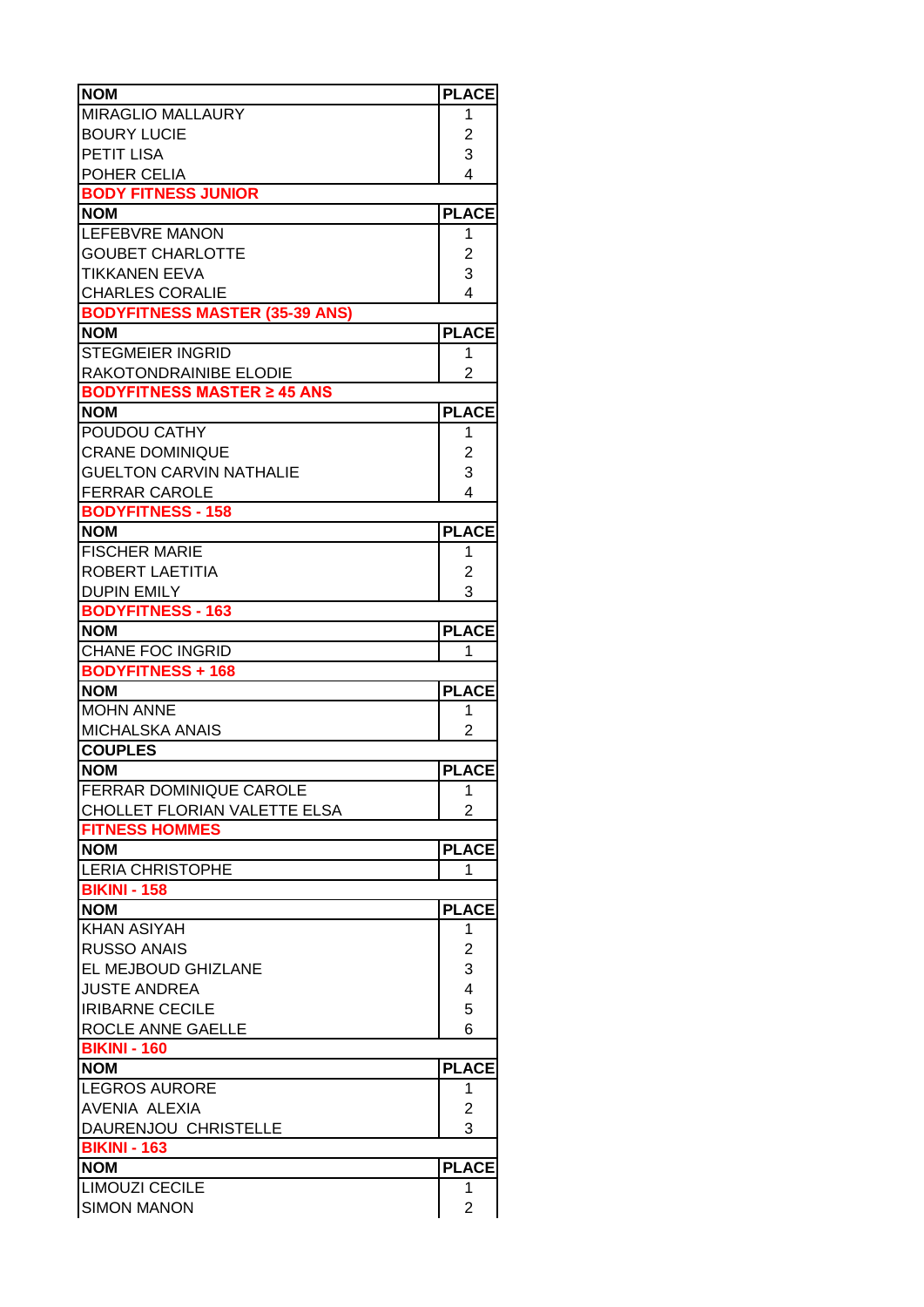| <b>DEUTCH FLORENCE</b>                  | 3                   |
|-----------------------------------------|---------------------|
| <b>LEGAY PHILIPPPINE</b>                | 4                   |
| <b>LEFLOCH CHARLIE</b>                  | 5                   |
| <b>MULATO LESLIE</b>                    | 6                   |
| <b>ZIV LAURA</b>                        | $\overline{7}$      |
| SOEECKAERT LAURIE                       | 8                   |
| <b>HOARAU MARYSE</b>                    | 9                   |
| CHI EDITH YAO                           | 10                  |
| <b>WILLIAM SONIA</b>                    | 11                  |
| <b>MAGLIONE MALVINA</b>                 | 12                  |
| <b>BIKINI - 166</b>                     |                     |
| <b>NOM</b>                              | <b>PLACE</b>        |
| <b>JOVIC SANJA</b>                      | 1                   |
| <b>JORGE NELLY</b>                      | 2                   |
| PRINDEZIS HELENE                        | 3                   |
| <b>MATHEY ANNABELLE</b>                 | 4                   |
| <b>CADEA MIHAELA</b>                    | 5                   |
| <b>MAITE CHLOE</b>                      | 6                   |
| <b>DOURECANNOU CHRISTINE</b>            | $\overline{7}$      |
| <b>KEBLI LYDIA</b>                      | 8                   |
| <b>MONVOISIN MORGANE</b>                | 9                   |
| <b>DUHAMEL ELISE</b>                    | 10                  |
| <b>SABRIAN VALENTINE</b>                | 11                  |
| <b>BIKINI - 169</b>                     |                     |
| <b>NOM</b>                              | <b>PLACE</b>        |
| <b>WALPOEL AURELIE</b>                  | 1                   |
| <b>MOHR AUDREY</b>                      | 2                   |
| SAILLET ALISSON                         | 3                   |
|                                         |                     |
| <b>BIKINI - 172</b>                     |                     |
| <b>NOM</b>                              | <b>PLACE</b>        |
| <b>BOUTRY SOLANGE</b>                   | 1                   |
| <b>ARNAUD ADRIENNE</b>                  | 2                   |
| PORTIER CHLOE                           | 3                   |
| <b>PALOMARES STEPHANIE</b>              | 4                   |
| <b>MIKAC ANOUCK</b>                     | 5                   |
| <b>BIKINI + 172</b>                     |                     |
| <b>NOM</b>                              | <b>PLACE</b>        |
| PEETERS OLGA                            | 1                   |
| <b>REHO DANIELLA</b>                    | 2                   |
| <b>BOISSON KARINE</b>                   | 3                   |
| <b>PAGNIER VIRGINIE</b>                 | 4                   |
| <b>SMIRI SIADA</b><br><b>FALL HOULY</b> | 5                   |
| <b>DREYER VIRGINIE</b>                  | 6<br>$\overline{7}$ |
| <b>FELISIKA DELPHINE</b>                | 8                   |
| <b>COPPIN LUCIE</b>                     | 9                   |
| <b>NDJEBAYI NADEGE</b>                  | 10                  |
| <b>WELLNESS JUNIOR</b>                  |                     |
| <b>NOM</b>                              | <b>PLACE</b>        |
| LEMAIRE ANTONNELLA                      | 1                   |
| PAZO INES                               | 2                   |
| <b>GIUNTINI MELISSA</b>                 | 3                   |
| <b>WELLNESS - 158</b>                   |                     |
| <b>NOM</b>                              | <b>PLACE</b>        |
| <b>BANCE GILLIANE</b>                   | 1                   |
| <b>CAROL MARYLINE</b>                   | 2                   |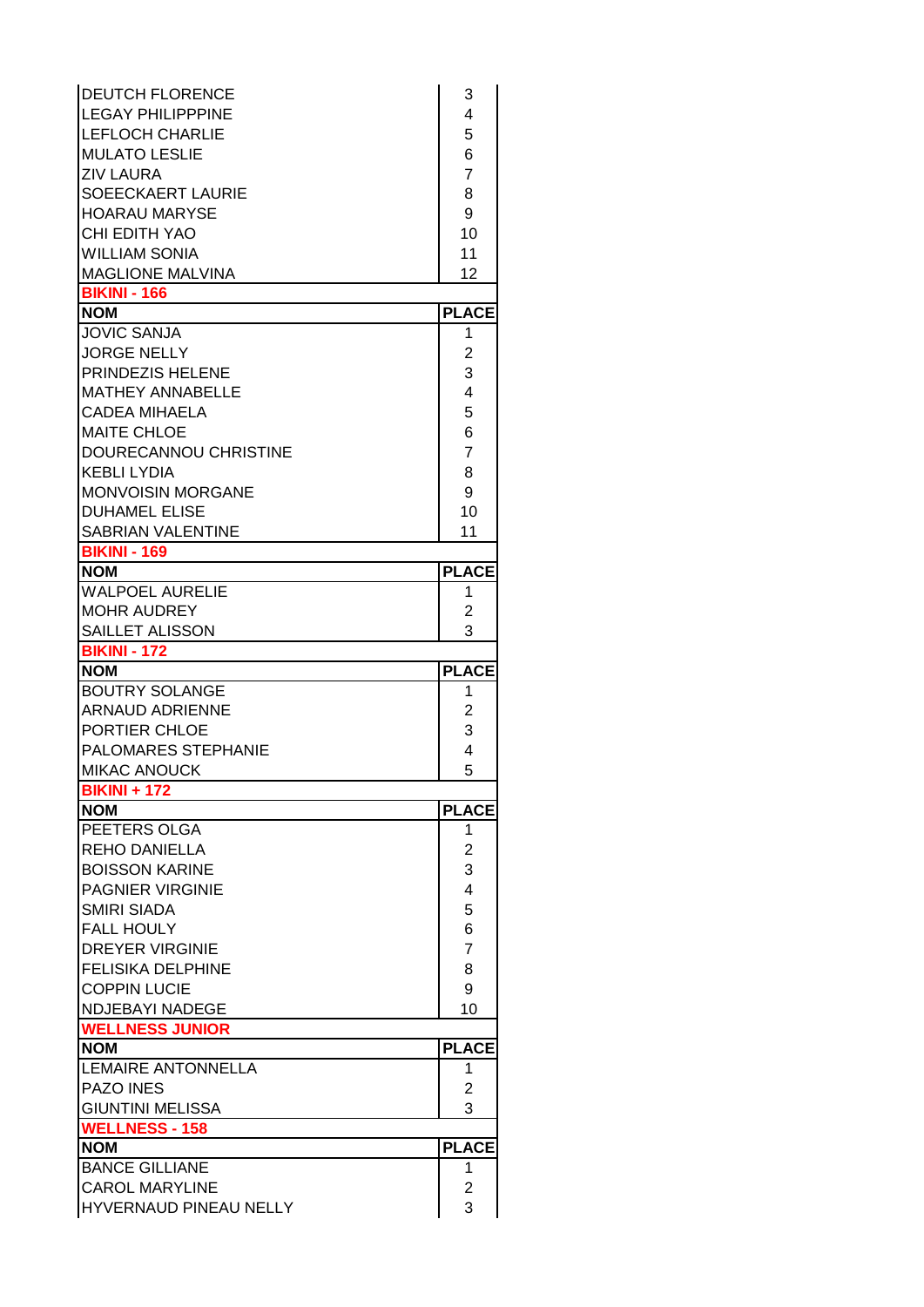| <b>WELLNESS - 163</b>                                                    |                |
|--------------------------------------------------------------------------|----------------|
| <b>NOM</b>                                                               | <b>PLACE</b>   |
| <b>LAPLACE MARIANNE</b>                                                  | 1              |
| DA SILVA VANESSA                                                         | 2              |
| SZCZEPANIAK EWA                                                          | 3              |
| <b>WELLNESS +168</b>                                                     |                |
| <b>NOM</b>                                                               | <b>PLACE</b>   |
| <b>LEBLOND LAURA</b>                                                     | 1              |
| <b>WELLNESS-168</b>                                                      |                |
| <b>NOM</b>                                                               | <b>PLACE</b>   |
| <b>MASSE PAULINE</b>                                                     | 1              |
| <b>HANDISPORT</b>                                                        |                |
|                                                                          |                |
| <b>NOM</b>                                                               | <b>PLACE</b>   |
| <b>CHARPENTIER DAVID</b>                                                 | 1              |
| PERRIN JULIEN                                                            | $\overline{2}$ |
| <b>MASTER MEN'S PHYSIC (40-44 ans)</b>                                   |                |
| <b>NOM</b>                                                               | <b>PLACE</b>   |
| PLANTIER ARNAUD                                                          | 1              |
| <b>LOCHIN AKIM</b>                                                       | 2              |
| <b>LESPAGNOL VINCENT</b>                                                 | 3              |
| <b>FERRE FABIEN</b>                                                      | 4              |
| PEUCH FLORENT                                                            | 5              |
| <b>DAOLEUANG INGALL</b>                                                  | 6              |
| <b>LAGLENE PHILIPPE</b>                                                  | $\overline{7}$ |
| <b>MASTER MEN'S PHYSIC <math>\geq 45</math> ans</b>                      |                |
| <b>NOM</b>                                                               | <b>PLACE</b>   |
| <b>FIEVRE MANUEL</b>                                                     | 1              |
| <b>VEIN YANNICK</b>                                                      | $\overline{2}$ |
|                                                                          |                |
|                                                                          |                |
| <b>JUNIOR MEN'S PHYSIC -174</b><br><b>NOM</b>                            |                |
|                                                                          | <b>PLACE</b>   |
| <b>GAYE SADOUKANE</b>                                                    | 1              |
|                                                                          | 2              |
|                                                                          | 3              |
| <b>CANEL BASTIEN</b><br><b>SIGNORINO MAXIME</b><br><b>ANTUNES NELSON</b> | 4              |
| <b>KIFAJI MAROUANE</b>                                                   | 5              |
| <b>BENALIA DALIL</b>                                                     | 6              |
| <b>KIFAJI SOFIANE</b>                                                    | $\overline{7}$ |
| <b>FARCAS COSMIN</b>                                                     | 8              |
| <b>BELOOUSOV NIKITA</b>                                                  | 9              |
| <b>ALICHE LOIC</b>                                                       | 10             |
| <b>CADORET ALEXANDRE</b>                                                 | 11             |
| <b>CASAS SULLIVAN</b>                                                    | 12             |
| PATTYN MARLON                                                            | 13             |
| <b>JUNIOR MEN'S PHYSIC + 174</b>                                         |                |
| <b>NOM</b>                                                               | <b>PLACE</b>   |
| LUBAMBA DIAS                                                             | 1              |
| <b>LASSALLE THIBAULT</b>                                                 | 2              |
| <b>JOULIA ADRIEN</b>                                                     | 3              |
| <b>GAUTIER CHRISTOPHER</b>                                               | 4              |
| MONNEREAU KEVIN                                                          | 5              |
|                                                                          |                |
| <b>BRAULT CLEMENT</b>                                                    | 6              |
| <b>SCHERDEL AXEL</b>                                                     | $\overline{7}$ |
| DROSZCZ MELVIN                                                           | 8              |
| <b>DUMAS MATHIEU</b>                                                     | 9              |
| <b>DUFLOT SAMUEL</b>                                                     | 10             |
| PERON FLORENT<br><b>RAMOS GAULTIER</b>                                   | 11<br>12       |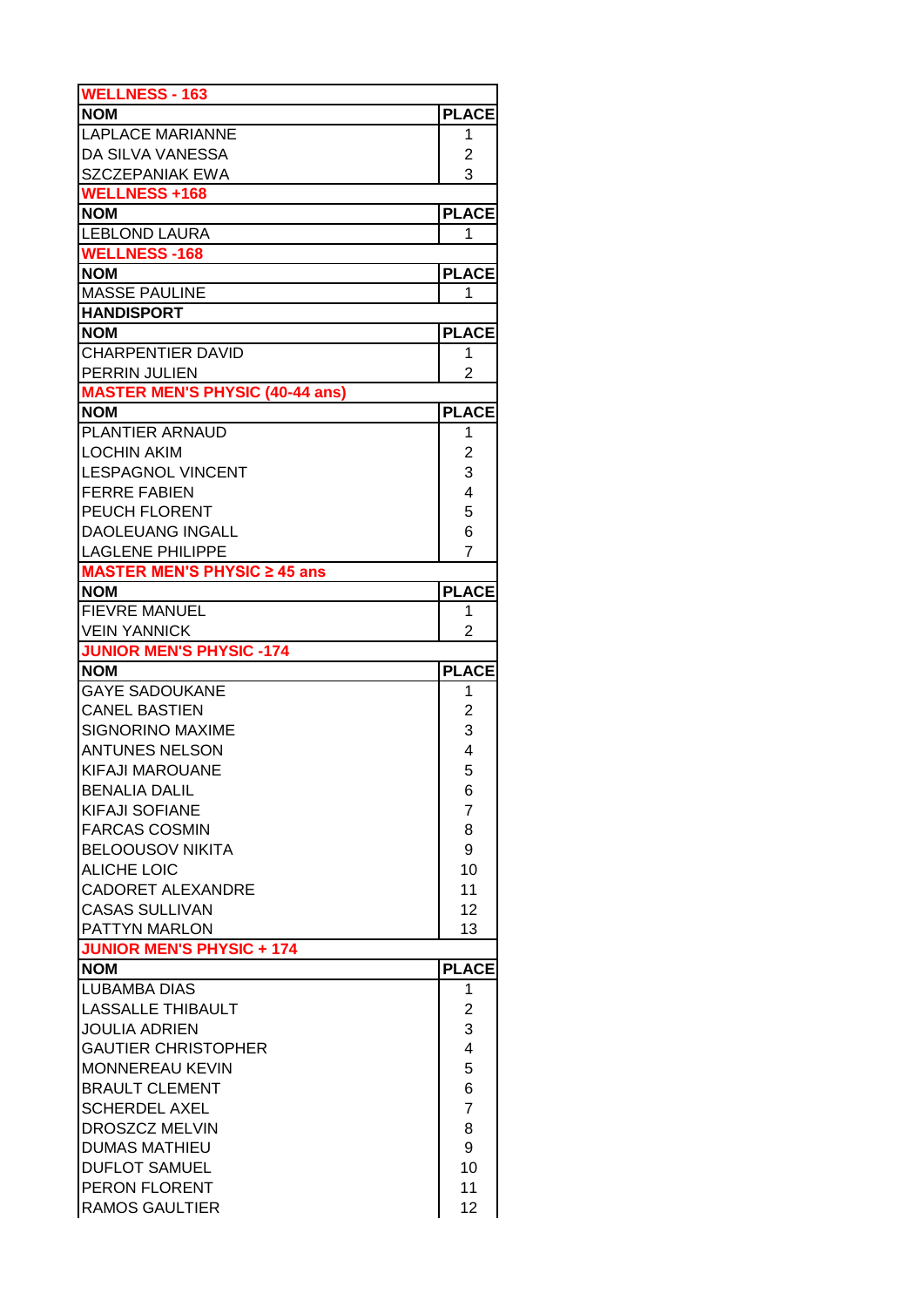| <b>MEN'S PHYSIC - 170</b>                         |                   |
|---------------------------------------------------|-------------------|
| <b>NOM</b>                                        | <b>PLACE</b>      |
| <b>HOSNI RAYAN</b>                                | 1                 |
| <b>JGOUNNI AMR</b>                                | 2                 |
| <b>GOMES YOANN</b>                                | 3                 |
| <b>CHIPPONI GREGORY</b>                           | 4                 |
| <b>ESCOFFIER THOMAS</b>                           | 5                 |
| <b>DEBIERRE TOMMY</b>                             | 6                 |
| <b>DIBE AMINE</b>                                 | $\overline{7}$    |
| <b>AYARI AYMEN</b>                                | 8                 |
| <b>BANSE ALEXANDRE</b>                            | 9                 |
| <b>OCHOA WESLEY</b>                               | 10                |
| <b>LAGARRIGUE ANTHONY</b>                         | 11                |
| <b>MEN'S PHYSIC - 173</b>                         |                   |
| <b>NOM</b>                                        | <b>PLACE</b>      |
| <b>LESELLIER FLORIAN</b>                          | 1                 |
| <b>SCHREIBER ARNAUD</b>                           | 2                 |
| <b>LORENZELLI REMI</b>                            | 3                 |
| <b>FRIOUD JONATHAN</b>                            | 4                 |
| <b>DUPIN ARNAUD</b>                               | 5                 |
| <b>DIARRA IBRAHIMA</b>                            | 6                 |
| <b>DILIGENT JIMMY</b>                             | $\overline{7}$    |
|                                                   | 8                 |
| <b>DELMAS PIERRE</b>                              | 8                 |
| <b>HENAULT IVAN</b>                               | 9                 |
| <b>MEN'S PHYSIC -176</b>                          |                   |
| <b>NOM</b>                                        | <b>PLACE</b>      |
| <b>VILLA JULIEN</b>                               | 1                 |
| <b>MENU GEOFFREY</b>                              | $\overline{2}$    |
| <b>DUVAL BENJAMIN</b>                             | 3                 |
| <b>CALIMET FRNCESCO</b>                           | 4                 |
| <b>MOUTARDE FLORENT</b>                           | 5                 |
| AUBERT GARY                                       | 6                 |
| ALBERTELLA THIBAULT                               | 7                 |
| <b>GUERRA CEDRIC</b>                              | 8                 |
| <b>RUBENS PIERRE MARIE</b>                        |                   |
| PAUCOD ANTOINE                                    | 9<br>10           |
| <b>MALLET CEDRIC</b>                              | 11                |
|                                                   |                   |
| <b>TLILI HOUCINE</b><br><b>MEN'S PHYSIC - 179</b> | 12                |
| <b>NOM</b>                                        | <b>PLACE</b>      |
| <b>HABIB YACINE</b>                               | 1                 |
| <b>DUNOYER CEDRIC</b>                             | $\overline{c}$    |
| <b>MEHSEIN RYAN</b>                               | 3                 |
| <b>REBIAI OUALID</b>                              | 4                 |
| <b>SONGUE PAUL</b>                                | 5                 |
| SIMONNET CLEMENT                                  | 6                 |
| <b>MAGNAT FLORENT</b>                             | $\overline{7}$    |
| JEAN-BAPTISTE-SIMONNE JORAM                       | 8                 |
| <b>GALBOIS PIERRE YVES</b>                        | 9                 |
|                                                   |                   |
| <b>PAVIER KEVIN</b>                               | 10                |
| <b>GUEGUEN ROMAIN</b>                             | 11                |
| PELMARD PASCAL                                    | 12                |
| <b>MEN'S PHYSIC - 182</b>                         |                   |
| <b>NOM</b><br>BOUNGOU-BALENDET STACY              | <b>PLACE</b><br>1 |
| <b>MARIAYE BRYAN</b>                              | $\overline{2}$    |
|                                                   |                   |